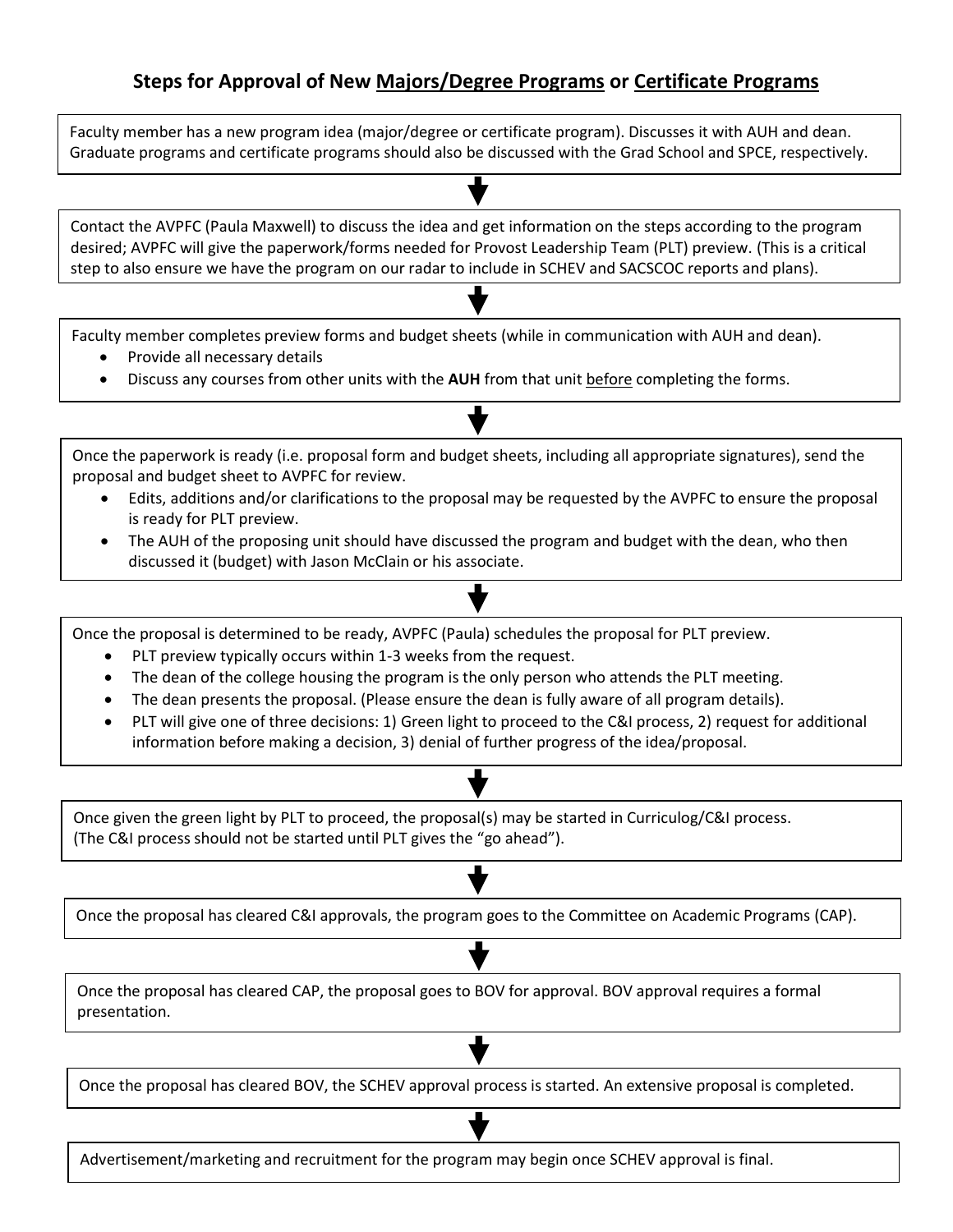# **Steps for Approval of New Minors**

Faculty member has an idea for a new minor. Discusses it with AUH and dean.

Contact AVPFC (Paula Maxwell) to discuss the idea and get information on the steps according to the program desired; AVPFC will give the paperwork/forms needed for Provost Leadership Team (PLT) preview.

Faculty member completes preview forms and budget sheets (while in communication with AUH and dean).

- Provide all necessary details
- Discuss any courses from other units with the **AUH** from that unit before completing the forms.

Once the paperwork (i.e. proposal form and budget sheets, including all appropriate signatures) is ready, send the proposal and budget sheet to AVPFC for review. Edits, additions and/or clarifications to the proposal may be requested by the AVPFC to ensure the proposal is ready for PLT preview.

• The AUH of the proposing unit should have discussed the program and budget with the dean, who then discussed it (budget) with Jason McClain or his associate.

Once the proposal is determined to be ready, AVPFC (Paula) schedules the proposal for PLT preview.

- PLT preview typically occurs within 1-3 weeks from the request.
- The dean of the college housing the program is the only person who attends the PLT meeting.
- The dean presents the proposal. (Please ensure the dean is fully aware of all program details).
- PLT will give one of three decisions: 1) Green light to proceed to the C&I process, 2) request for additional information before making a decision, 3) denial of further progress of the idea/proposal.

Once given the green light by PLT to proceed, the proposal(s) may be started in Curriculog/C&I process. (The C&I process should not be started until PLT gives the "go ahead").

Once the proposal has cleared C&I approvals, the new minor is reported to the Committee on Academic Programs (CAP). No approval is required at this level for minors. The new minor can begin being offered. (Minors do not require BOV or SCHEV approval).